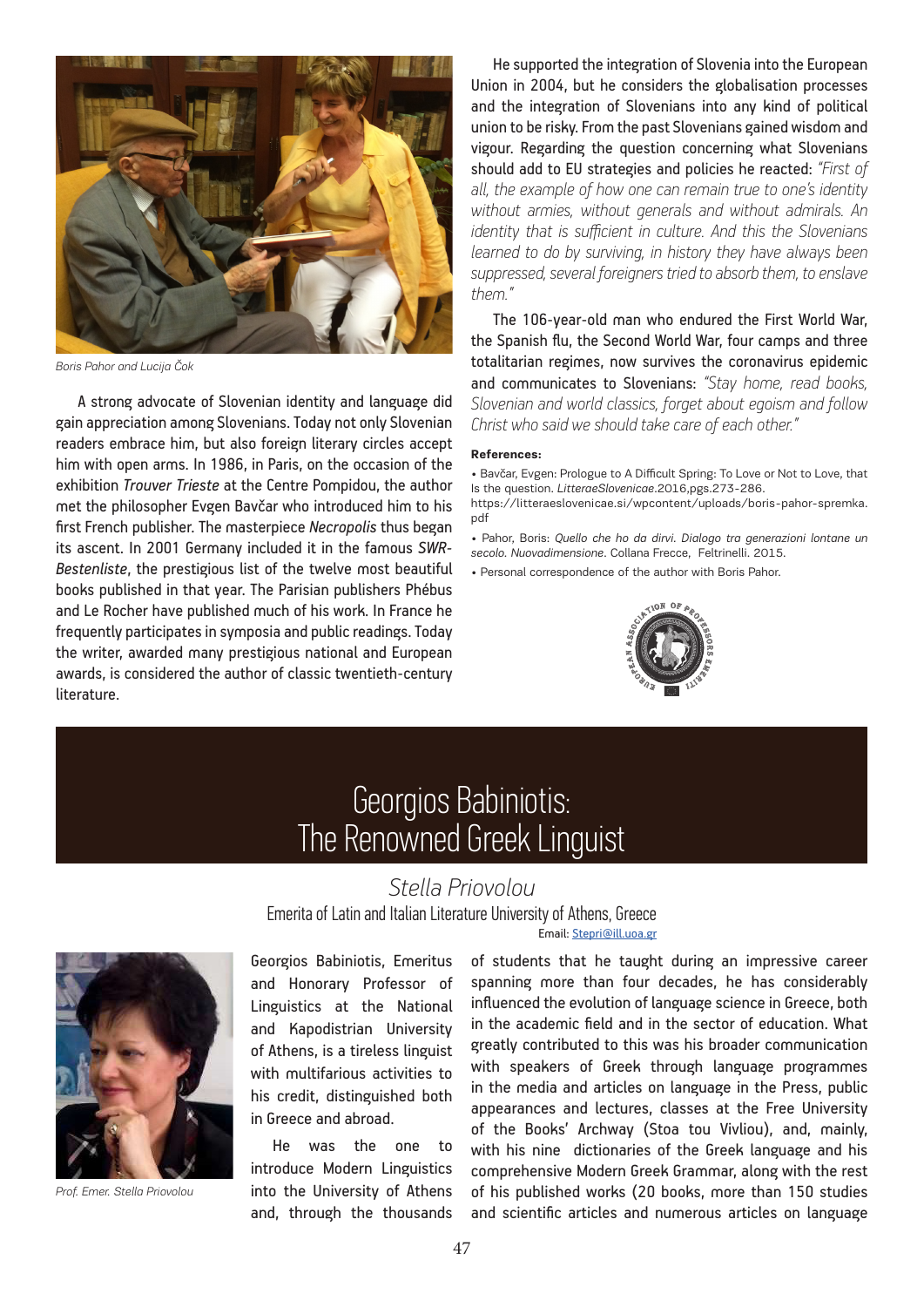and education). Even after retirement he still retains his youthful enthusiasm and energy, as proved by his recent works including *Modern School Grammar for All* (1), *The Greek Alphabet, Alphabet-Writing-Orthography* (2), and *Our Language: 180 Texts on Language* (3). Regarding his latest book, he has declared: *"I believe that anyone who loves language and wishes to know its essence from many aspects and in greater depth, anyone who wishes to enter the 'magical' world of language and the paths of Linguistics without any special prerequisite knowledge, anyone who believes that mastering language in all its dimensions is not mere additional knowledge but the shortest way connecting us to thought, will appreciate better the texts and the goal of this book"*.

Georgios Babiniotis has consciously devoted his entire career and all his efforts to two fields: language and education. He has been president of the Arsakeia-Tositseia Schools for years, has conducted the National Dialogue on Education, headed the Greek Pedagogical Institute, promoted Greek culture as President of the Hellenic Foundation for Culture, and served as Rector of the University of Athens for two consecutive terms and as extraparliamentary Minister for Education and Religious Affairs.

He has repeatedly been honoured for his work and his contribution to science

both in Greece and abroad and was recently awarded the Outstanding Contribution to the Republic of Cyprus medal by President Nicos Anastasiades. The honorary titles and distinctions awarded to Georgios Babiniotis so far include the following:

- Honorary Professor of the University of Athens (the highest honour conferred by the University Senate to distinguished active or emeriti professors, following a proposal made by their Department).
- Honorary Doctor of "*La Trobe*" University of Melbourne, Australia, and of the University of Montreal, Canada.
- Herder Award
- Officer of the Order of Academic Palms (Ordre des Palmes Académiques) of the French State.
- Golden Cross of the Russian Federation.
- Medal of the Church of Greece Golden Cross of Paul the Apostle.
- Grand Cross of the Order of Civil Merit (Orden del Mérito

*Georgios Babiniotis*

Civil) of the Spanish State.

Archon Teacher of the Nation of the Ecumenical Patriarchate of Constantinople.

An interview given by Georgios Babiniotis to the journalist Myrto Loverdou in 2018 on the occasion of the publication of "Modern School Grammar for All" reveals his multifaceted personality and his connection not only with language but also with "paideia" (rearing, training and teaching), and his strong bonds not only with the society of students but also with the Greek society in general. *"I identify myself with the two pillars to which I have devoted all my work: language and education,"* said the professor. *"I always remember the* 

> *great scholar Adamantios Korais, who associated education with language."*

> Babiniotis points out that education is a precondition of paideia; the latter is something much broader, it is everything we have read and heard and, most of all, it is self-education. The worst thing of all is to think that your relationship with language is over once you graduate from school. If you don't have inside you an inclination to lead yourself to constant spiritual alertness, to read, to listen, to question, to discuss, if you do none of these, then you have already died but you have not realised it yet.

> As regards the publication of his Grammar, he confesses: *"I yearned to write a school grammar that would help*

*children learn the logic of language. As a scientist, what I feel about words is that 'they are all my children'. Some words may express me better, others may enchant me with their etymology, which could be a real revelation, or I may be likewise fascinated by a newly discovered syntactic structure."*

Ever since he was a child, Georgios Babiniotis wanted to become a philologist and showed particular sensitivity to language before he even knew Linguistics as a science. As a professor he never believed that his role was to work enclosed in an office. He appeared on television with reporters in the shows "Do You Speak Greek?" («Ομιλείτε Ελληνικά;»), "The Language Given to Me Was Greek" («Τη γλώσσα μού έδωσαν ελληνική»), and "The Words are to Blame" («Οι λέξεις φταίνε»), had a daily radio programme on Vima FM (2015-2017) and today is still carrying on with the television show "3 Minutes for the Greek Language" («3 λεπτά για την ελληνική γλώσσα») on History Channel. He communicates with the public for hours in every possible way and people now know him and consider him to be one of them. He believes, however, that we don't care about the correct use of the language as much as we should, and the way that successful and accomplished people disregard language really upsets him.

<sup>1.</sup> Babiniotis G. *Modern School Grammar for All*, Lexicology Center, Athens 2017.

<sup>2.</sup> Babiniotis G. *The Greek Alphabet. Alphabet – Writing – Orthography*, Athens 2018

<sup>3.</sup> Babiniotis G. *Our Language : 180 Texts on Language*, Athens 2020.